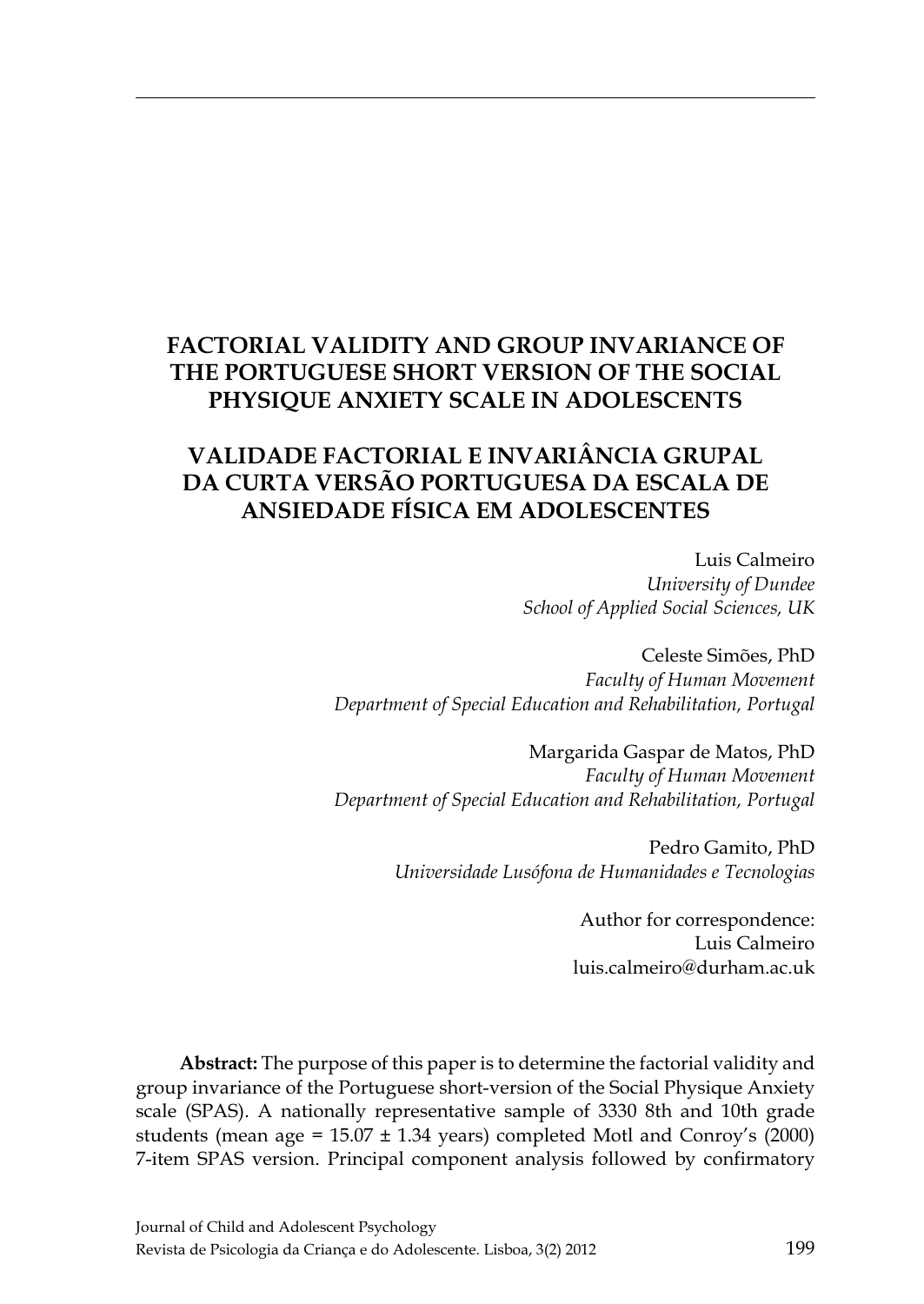factor analysis resulted in a 6-item instrument with good internal reliability. Evidence of configural invariance and metric invariance across a variety of samples (as a function of gender, physical activity, diet behavior, perception of body and body mass index) indicate that Social Physique Anxiety construct generalizes across a variety of groups. The current short version should be tested in cross-cultural research.

**Key-words:** adolescent health; body image; psychosocial health; measurement invariance; social anxiety; validity.

**Resumo:** O objectivo deste estudo é determinar a validade factorial e a invariancia grupal da curta-versão da escala de Ansiedade Física Social (SPAS - Social Physique Anxiety scale). Uma amostra nacional representativa de 3300 alunos do 8º e 10º anos (idade média de 15.07 ± 1.34 anos) preencheram a versão do SPAS de 7 itens de Motl e Conroy (2000). A análise do componente principal foi seguida por uma análise factorial confirmatória, e resultou num instrumento de 6 itens com boa validade interna. Evidência de invariância configural e invariância métrica através de uma variedade de amostras (em função do género, actividade física, comportamento alimentar, a percepção do corpo e do índice de massa corporal) indicam que o constructo de Ansiedade Física Social se generaliza numa variedade de grupos. A curta-versão actual deve ser testada num estudo transcultural.

**Palavras-chave:** saúde do adolescente; imagem corporal; saúde psicossocial; medição da invariância; ansiedade social; validade.

## **Introduction**

Social physique anxiety (SPA) is defined as a "subtype of social anxiety that occurs as a result of the prospect or presence of interpersonal evaluation involving one's physique" (Hart, Leary & Rejeski, 1989, p. 96). SPA has been associated with a range of psychosocial and health-related variables suggesting this construct represents an indicator of social-psychological adjustment (Smith, 2004). SPA has been associated with a range of psychosocial and health-related variables suggesting that this construct represents an indicator of socialpsychological adjustment (Sabiston, Sedgwick, Crocker, Kowalski & Mack, 2007; Smith, 2004). For example, SPA has been positively associated with peer victimization in children and adolescents (Storch et al., 2007), the drive for thinness, and occurrence of unhealthy eating patterns (Cox, Lantz & Mayhew, 1997; Crocker et al., 2001). In addition, self-perception variables, particularly body appearance, and global self-esteem accounted for significant positive changes in SPA among female adolescents (Crocker et al., 2001; Crocker, Sabiston, Kowalski. McDonough & Kowalski, 2006).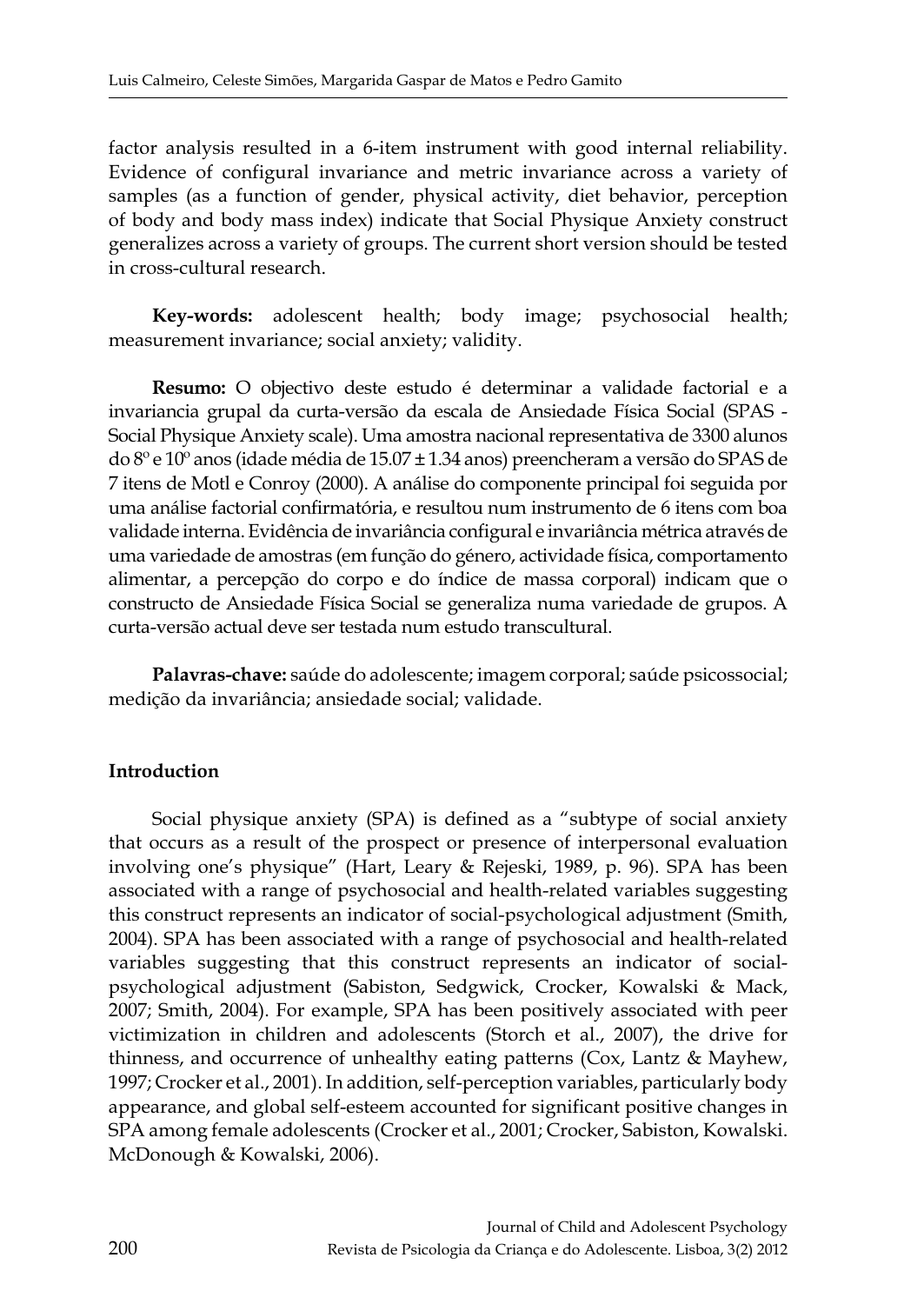Health-related attitudes and behaviors are often shaped during adolescence (Crocker, Sabiston, Kowalski, McDonough & Kowalski, 2006; Smith, 2004). Smith (2004) argued that the rapid biological change observed in adolescence can dramatically impact the way adolescents assess their bodies in relation to socio-cultural standards. Biological changes associated with normal sexual development have different meaning for boys and girls (Pope, McHale & Craighead, 1988). While physical maturation during puberty results in changes in body proportions that are negatively interpreted by girls, boys that go through early maturation are likely to have an advantage in establishing interpersonal relationships. Because adolescents' body images become closely linked to physical appearance and perceptions of physical attractiveness during this stage (Pope et al., 1988), assessing social physique anxiety appears to be relevant in this age group.

Hart et al. (1989) developed the Social Physique Anxiety Scale (SPAS) in a sample of undergraduate students. This scale consisted of a unidimensional model of 12 items assessing the degree of anxiety people experience as a consequence of perceiving one's physique as being under the scrutiny of others. However, concerns relative to the accuracy of SPA construct representation by this instrument have been expressed. For example, Eklund, Mack and Hart (1996) demonstrated that a two-factor solution ("Expectations of Negative Physique Evaluation" and "Physique Presentation Comfort") had the most adequate fit of the 12-item SPAS compared to the unidimensional model, but they questioned its conceptual validity arguing that the second factor "falls outside the purview of the construct conceptualization" (p.292). Using a sample of graduate students (age range 17-35), and a sample of athletes (age range of 17-28), Motl, Conroy and Horan (2000) demonstrated that the two-factor model was a methodological artifact caused by item wording supporting the unidimensional structure of the SPAS. In addition, shorter versions of the SPAS were also analyzed: a 9-item version was tested among female aerobics instructors (Martin, Rejeski, Leary, McAuley, & Bane, 1997) and undergraduate students (Martin et al., 1997; Motl et al., 2000) and a 7-item version was also tested among samples of undergratuade students (Isogai, Brewer, Cornelius, Komiya, Tokunaga, & Tokushima, 2000; Motl et al., 2000). These studies suggest that the shorter versions were more valid, reliable, and parsimonious measures of SPA than the original 12-item version.

Refinement of measurement instruments involves verification of factorial invariance. Factorial invariance aims at demonstrating that the observable variables measure the same latent variables in different groups allowing comparisons of theoretical constructs across these different groups (Meade, Johnson & Brady, 2006). If factorial invariance of a construct is observed one can assume that it has the same meaning for individuals of different groups. The factorial validity and gender invariance of 7-item SPAS have been established for college students (Motl & Conroy, 2000, 2001) and adolescents (Smith, 2004), although with slight different structures. Validation of SPAS into others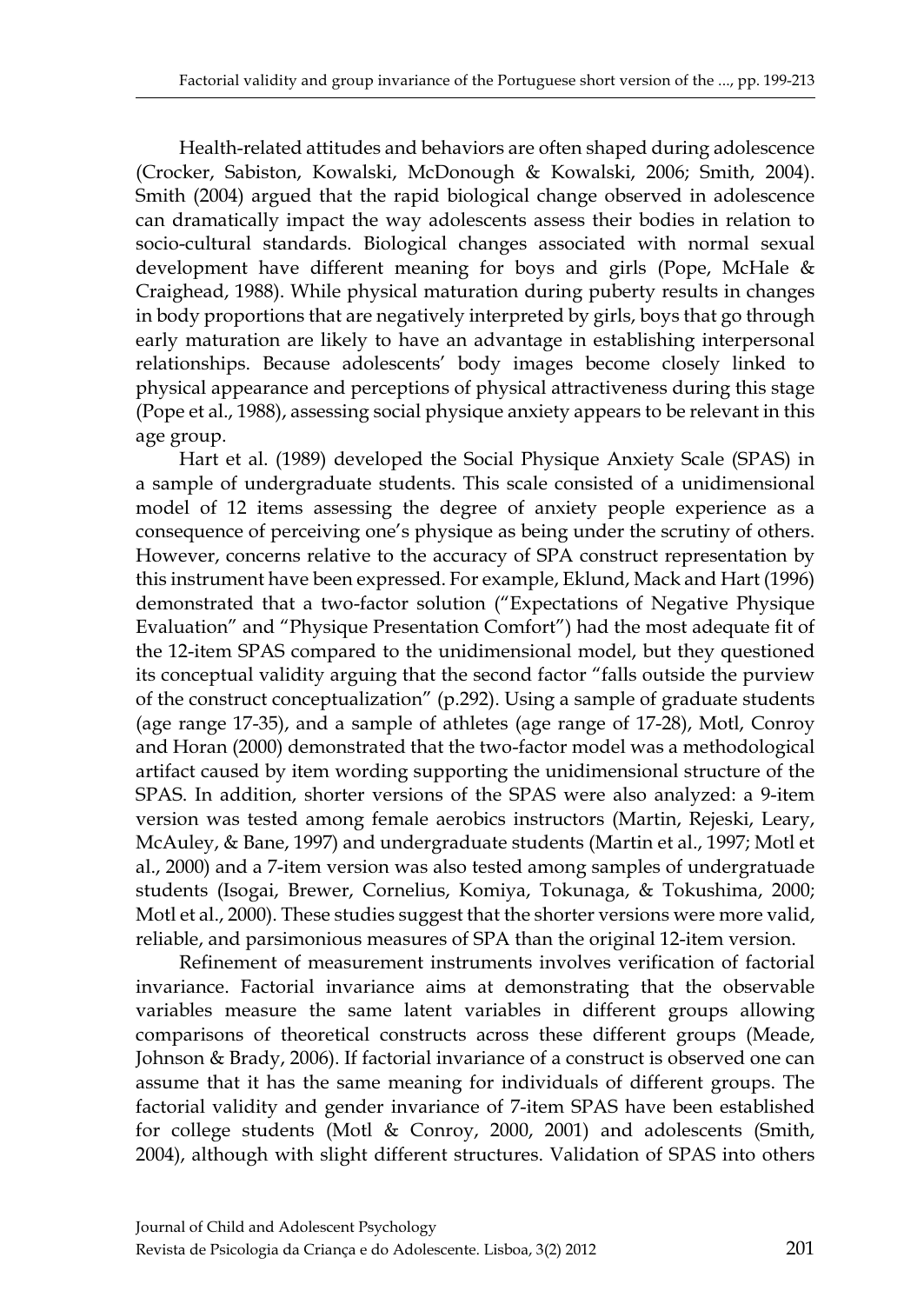languages has also resulted in scales with minor differences structures (Isogai et al., 2001) than the one proposed by Conroy and Motl (2001), or have failed to confirm the scale factorial invariance across gender (Lindwall, 2004).

The purpose of this study is twofold: (a) to determine the factorial validity of the Portuguese version of Motl and Conroy's (2000) seven-item SPAS in adolescents, and (b) to verify factorial invariance across diverse sample groups, as suggested by Motl and Conroy's (2001). Measurement invariance for gender, grade, diet status, and physical activity levels, perception of body and body mass index (BMI) will be explored. These variables were chosen for invariance testing because they have been associated with self-perceptions and body image issues (e.g., Crocker, et al., 2001; Kowalski, et al., 2006; Marsh, 1987; Marsh & Hocevar, 1985). Configural invariance and metric invariance of the questionnaire will be examined. Configural invariance warrants that the dimensionality of the construct is equivalent across groups. Configural invariance verifies the resemblance of factor loading patterns between groups such that the number of factors and the salient and non salient factor loadings are similar (Lundqvist & Kevrekidis, 2008). Metric invariance implies identical or approximately identical factor loadings between groups; therefore, metric invariance represents a stronger type of factorial invariance.

## **Methods**

In this section, details of the sample, operational definition of variables, data collection procedures and statistical procedures are presented.

# **Participants**

Participants are 3330 8th- (mean age =  $14.15 \pm 0.96$  years) and 10th-grade (mean age =  $16.07 \pm 0.91$  years) students with ages ranging from 12 to 20 years (mean age  $= 15.07 \pm 1.34$  years) included in a larger World Health Organization (WHO) collaborative cross-national survey, the Health Behaviour in School-Aged Children (HBSC) 2006 study (Currie et al., 2008). Girls comprised 53% (mean age  $= 15.03 \pm 1.30$  years) while boys comprised 47% (mean age  $= 15.12 \pm 1.38$  years) of the sample. According to grade level, 52.2 % were in the 8th grade and 47.8% were in the 10th grade.

## **Measures**

Social Physique Anxiety Scale (SPAS) - short version. SPAS is a self-report measure designed to assess the degree to which people feel anxious when they believe others are evaluating their physiques. Motl and Conroy's (2000) 7-item version was utilized. This version included items 3, 4, 6, 7, 8, 9, and 10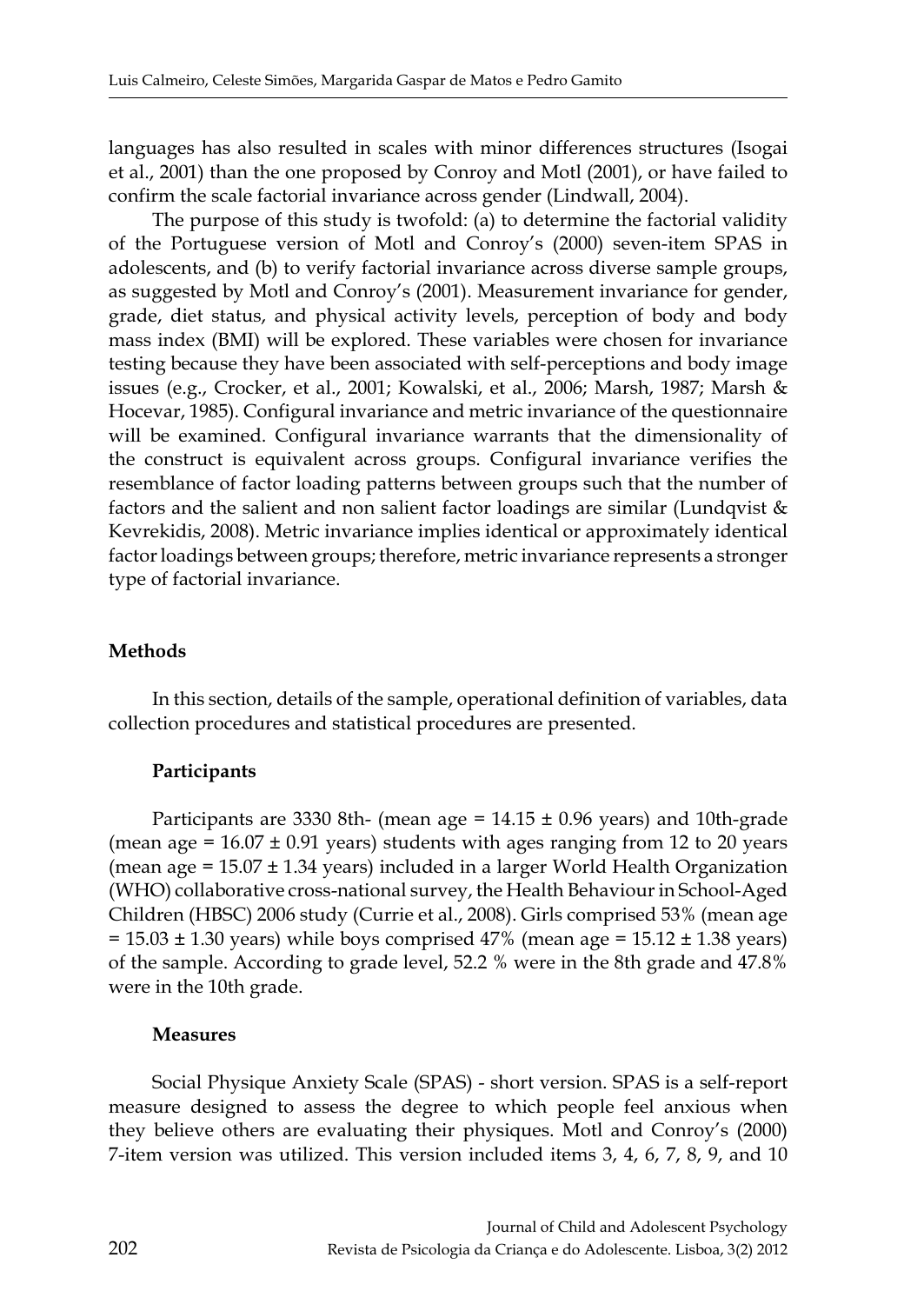of the original 12-item version, and it was translated into Portuguese using a translation-back translation method (Brislin, 1980). Examples of items include "I wish I was not so uptight about my physique/figure," or "unattractive features of my physique/figure make me nervous in certain social settings." Respondents indicate whether an item was "characteristic or true of you" on a 5-point Likert scale  $(1 = not at all; 5 = extremely)$ . Item 8 ("I am comfortable with how my body appears to others") is reverse-scored.

School grade level. Students responded on a dichotomized scale, whether they studied in the 8th grade or in the 10th grade.

Satisfaction with weight. Participants answered the following question: "At present are you on a diet or doing something else to lose weight?"  $(1 = no, my)$ weight is fine,  $2 = no$ , but I should lose some weight,  $3 = no$ , because I need to put on weight,  $4 = yes$ ). Categories 2, 3 and 4 were collapsed to represent respondents who were not happy with their weight.

Physical activity. Participants answered the following question: "On how many days, during the last seven days, were you physically active at least 60 minutes?" Answers ranged from  $0 =$  zero days, to  $7 =$  seven days. Categories 0 through 3 were collapsed to account for adolescents who did not achieve physical activity recommendations (i.e., active everyday or on most days of the week; Cavill, Biddle & Sallis, 2001); categories 4 through 7 were collapsed to represent participants who achieved such recommendations.

Perception of body. Participants were asked the following question: "What do you think about your body?"  $(1 = \text{much too thin}; 2 = \text{thin}; 3 = \text{normal}; 4 = \text{fat};$ 5 = much too fat). Adolescents who reported their body to be fat or much too fat were collapsed into one group. Factorial invariance was tested between this collapsed group and adolescents who reported their body as normal.

Body mass index (BMI). Based on self-reported weight and height, body mass index was calculated  $(Kg/m2)$ . In accordance with Cole, Bellizzi, Flegal and Dietz (2000), participants were categorized into  $1 =$  underweight,  $2 =$  normal,  $3 =$ overweight and 4 = obese. Factorial invariance was tested between respondents with a normal BMI and those with higher BMI (categories 3 and 4).

# **Data collection procedures**

This survey was based on participants' responses to self-completed questionnaire. The surveys were administered in schools by teachers. The larger national Portuguese sample consisted of 4877 students from 136 schools, representing the entire country. Details regarding the survey procedures are fully described in Currie et al. (2008) and Currie, Smith, Boyce and Smith (2001). The schools in the sample were randomly selected from a national list of schools, stratified by the five Education Regional Divisions. In each school classes were randomly selected in order to meet the required number of students for each grade, which was proportional to the number of same grade mates for each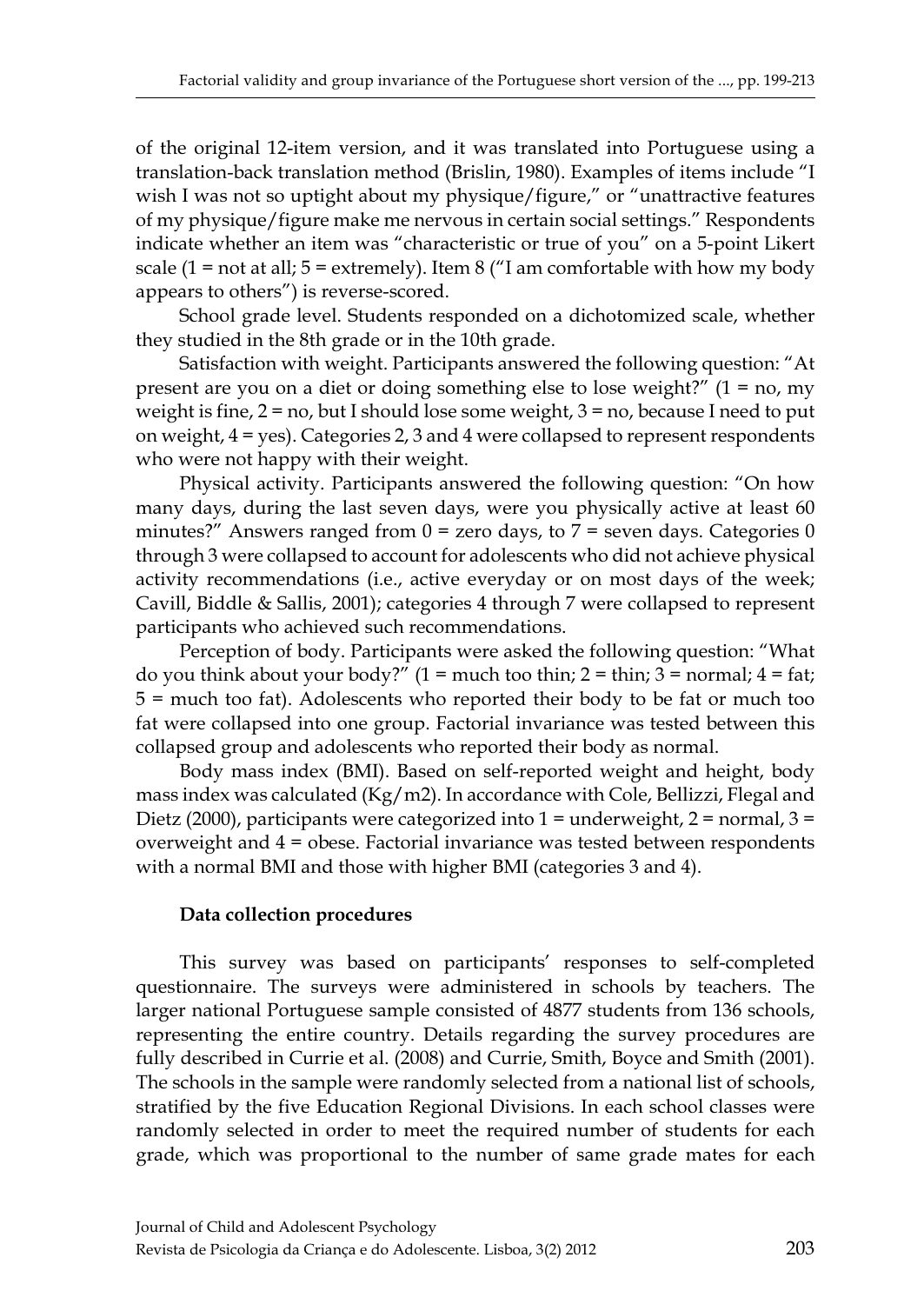specific region according to the figures provided by the Ministry of Education. The process of distribution and collection of questionnaires in the entire country, by mail, was co-ordinated by the national team. Teachers received a standardized set of instructions and administered the questionnaires in the classroom. Participants' completion of the questionnaires was voluntary and anonymity was assured. Once informed consent was obtained, participants completed the questionnaires on their own and teachers were only allowed to help with administrative procedures. Participants left their anonymous questionnaires in an envelope, which was sealed by the last student. Response rate at school level was 92%, at class level was 87%, and at student level was 87%.

#### **Statistical procedures**

Descriptive statistics were run for all items of SPAS. A principal component analysis (PCA) based on sub-sample of 1000 subjects was run to explore the factor structure of the Portuguese version. A confirmatory factor analysis (CFA) was run with the remaining 2330 to confirm the results of the EFA. Factorial invariance across gender (males-females), school grade level (8th grade-10th grade), diet status (happy with weight-unhappy with weight), physical activity (recommendations for PA not achieved-recommendations for PA achieved), perception of body (normal body-overweight) and BMI (normal-overweight/ obese) was analyzed. In addition to chi-square, alternative fit indexes such as the comparative fit index (CFI; Arbuckle & Wothke, 1999), non-normed fit index (NNFI; Bentler & Bonnet, 1980), root mean square error of approximation (RMSEA; Steiger, 1989), standardized root mean squared residual (SRMR; Kline, 2005) are also presented.

The procedures used to determine factorial invariance included: (1) verification of configural invariance, in which the equivalence of the specified structure of factor loading is tested for each paired-groups (unconstrained model), (2) verification of metric invariance, in which the model is also tested in combination for each paired-group, but free or estimated<sup>1</sup> factor loadings are restricted to test the equivalence of the two samples (constrained model<sup>2</sup>). Simulation studies show that the difference in CFI between the model with and without restrictions is among the most adequate measures to assume factorial invariance (Cheung & Rensvold, 2002; Meade et al., 2006). Therefore, a difference equal or lower than .01 in CFI represents a good indicator of factorial invariance (Cheung & Rensvold, 2000).

<sup>&</sup>lt;sup>1</sup> Due to model identification (see Byrne, 1994), in each of the factors, one of the factor loadings of one of the factor indicators is fixed (=1). As such, it is impossible to test this parameter's equivalence between two groups; therefore, this equivalence is only tested for the free or estimated factor loadings of each of the model factors.

<sup>&</sup>lt;sup>2</sup> In the present study, only the factorial invariance of the factor loadings is tested. Nevertheless, it is possible to test the invariance of other free or estimated parameters, such as correlation between factors, variances or covariances between error measurements, and residuals (disturbances).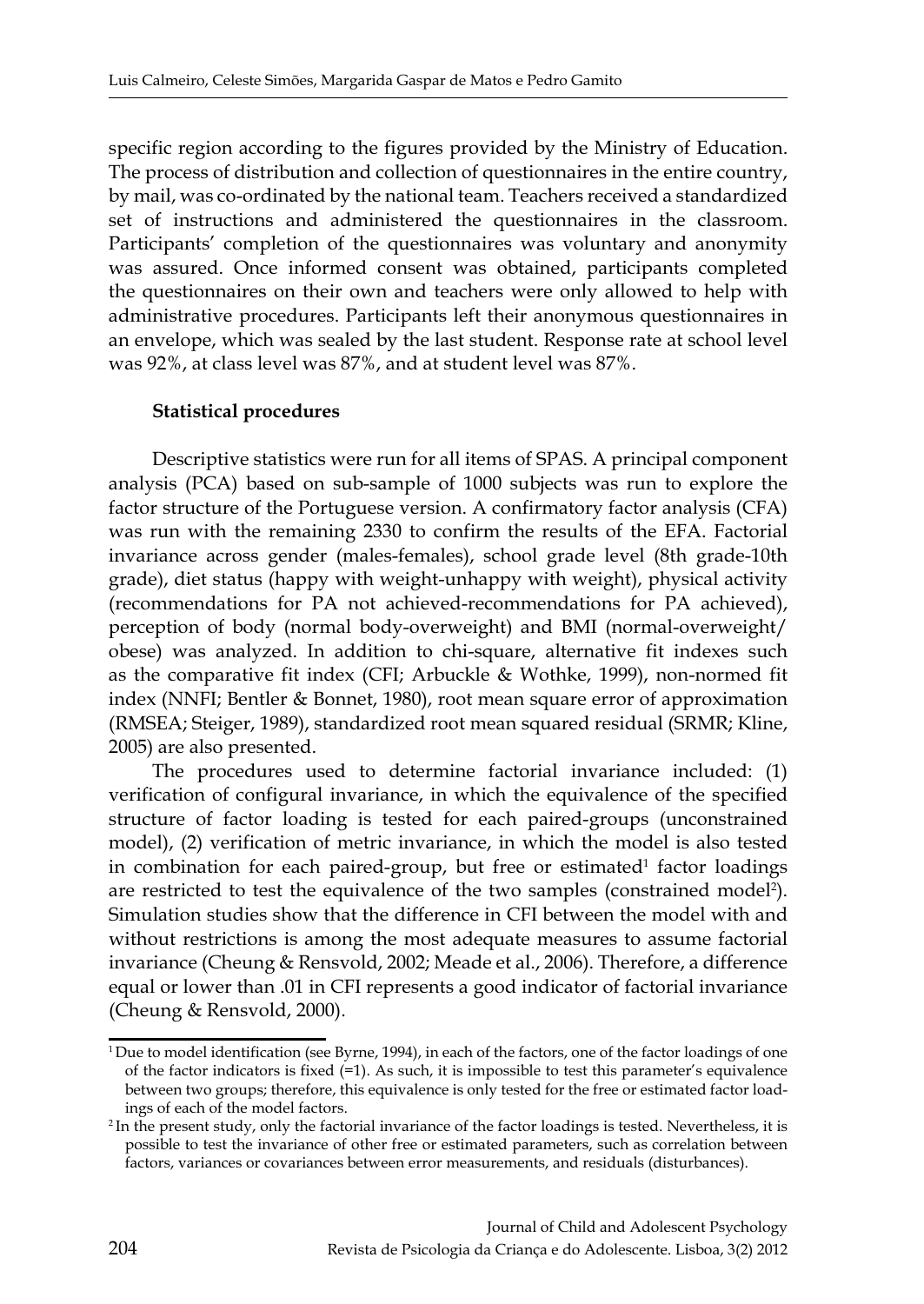## **Results**

The purpose of this paper was to determine the factorial structure of the Portuguese version of Motl and Conroy's (2000) seven-item SPAS in adolescents, and to verify factorial invariance across diverse sample groups. In this section, results for the principal component analysis (PCA), followed by the CFA will be presented. Finally, results of the factorial invariance for gender, grade, diet status, and physical activity levels, perception of body and BMI will be presented.

## **Principal Component Analysis**

Univariate normality was assessed for all items. Skewness and kurtosis were acceptable. Fourteen multivariate outliers with Mahalanobis distances higher than 24.32,  $p \le 0.001$  were identified and deleted. To determine the underlying structure of SPAS, a principal component analysis (PCA) was performed using SPSS, version 14.0. The initial analysis retained only one component with eigenvalues > 1.0, which explained 52.7% of the variance. All items loaded significantly on the factor, with the exception of item 8 with a factor loading of .11 (see Table 1). This item was removed from further analysis. A second PCA with the remaining six items was conducted and the final unifactorial solution explained 61.3% of the variance. These items were aggregated into a single scale with appropriate internal consistency (**I**-Cronbach = .87), representing an overall Social Physique Anxiety score ( $N = 873$ , mean = 16.09  $\pm$  5.65, min = 6, max = 30, skewness = .26, kurtosis = -.23).

## **Confirmatory Factor Analysis**

To confirm the results obtained from PCA, a confirmatory factor analysis (CFA) was conducted with the remaining 2330 participants. One hundred and eighty eight cases with missing values and 43 multivariate outliers with Mahalanobis distances higher than 24.32,  $p \leq .001$  were deleted. Because multivariate kurtosis was high for this subsample (Mardia's Coefficient = 10.75; Normalized Estimate = 21.57), the goodness-of-fit estimates reported correspond to the robust solution (except for SRMR). In addition, the Satorra-Bentler Chisquare (Hu & Bentler, 1999) and fit indexes that control for non-normality were utilized. Despite the significant chi-square, overall, which is often observed with large sample sizes (Schumacker & Lomax, 1996; Cheung & Rensvold, 2002), the 6-item model showed appropriate fit to the data. Satorra-Bentler  $c2 = 128.62$ , df = 9, p<.001; CFI = .977; NNFI = .962; RMSEA = .081 (90% C.I.:.069 - .093); SRMR = .039. Nevertheless, the introduction of a covariance between error measurements of items 9 and 10 decreased the Chi-square and improved the goodness of fit indexes: Satorra-Bentler c2 = 30.85, df = 8, p<.01; c2 / df = 3.86; CFI = .996; NNFI = .992; RMSEA = .038 (90% C.I.: .024 - .052); SRMR = .010. Wald tests confirmed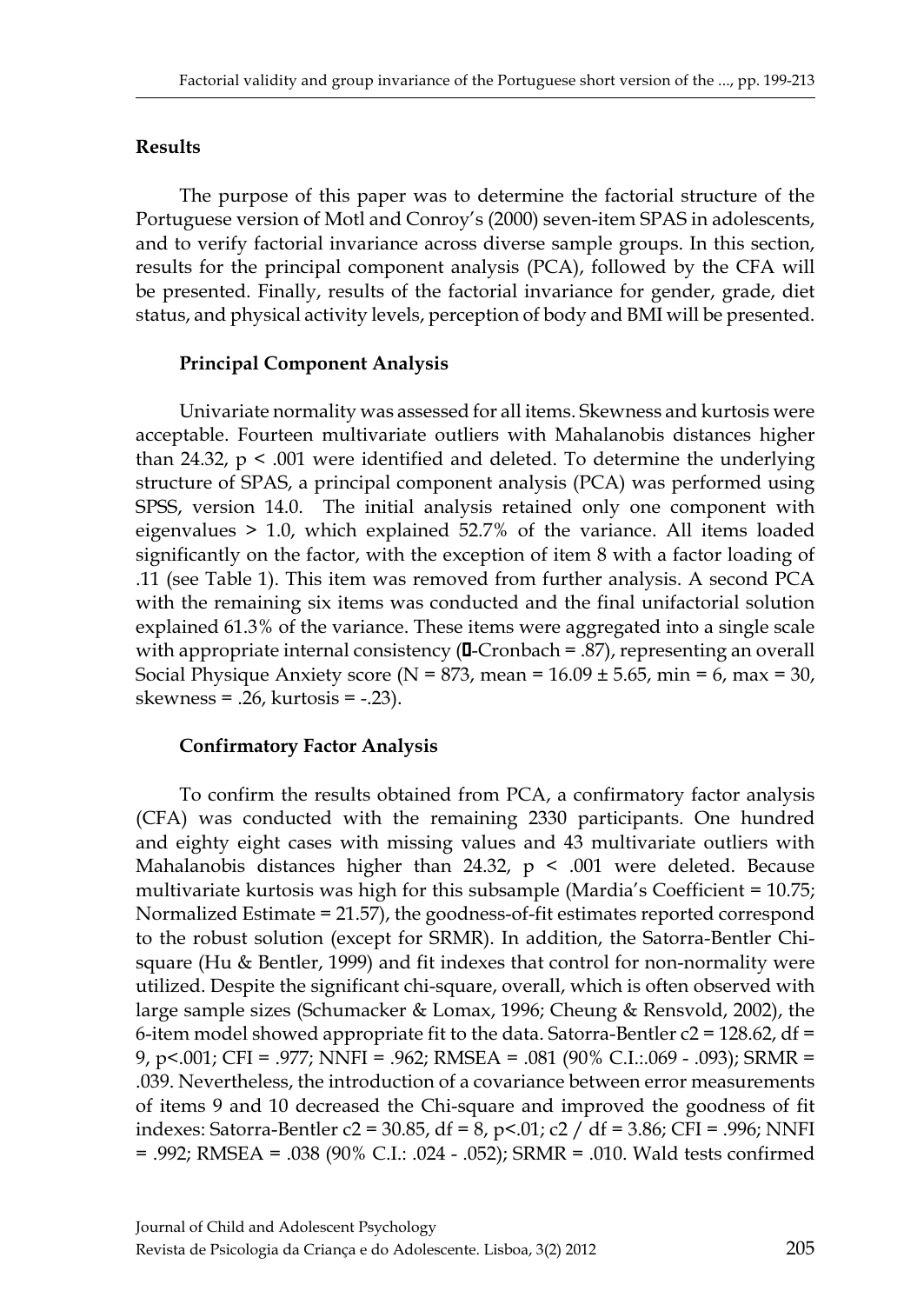that all parameters included in the initial model are significant and, therefore, were maintained. Table 1 presents the factor loadings of the final model.

**Table 1.** Descriptive statistics, correlation coefficients, and factor loadings of SPAS items.

| Item                                                                                                                               | 3       | 4       | 6       | 7       | 8       | 9       | 10      | Factor<br>Loadings |
|------------------------------------------------------------------------------------------------------------------------------------|---------|---------|---------|---------|---------|---------|---------|--------------------|
| 3. I wish I wasn't so uptight<br>about my physique/figure                                                                          |         |         |         |         |         |         |         | .78                |
| 4. There are times when I am<br>bothered by thoughts that<br>other people are evaluating<br>my weight or muscular de-<br>velopment |         |         |         |         |         |         |         |                    |
| negatively<br>6. Unattractive features of<br>my physique/figure make<br>me nervous in certain social                               | .66     |         |         |         |         |         |         | .86                |
| settings<br>7. In the presence of others,                                                                                          | .60     | .71     |         |         |         |         |         | .86                |
| I feel apprehensive about my<br>physique/figure                                                                                    | .60     | .71     | .75     |         |         |         |         | .86                |
| 8. I am comfortable with<br>how fit my body appears to<br>others                                                                   | $-.10$  | $-.07$  | $-.05$  | $-.09$  |         |         |         | $-11$              |
| 9. It would make me uncom-<br>fortable to know others were<br>evaluating<br>physique/<br>my<br>figure                              | .38     | .45     | .45     | .45     | $-.08$  |         |         | .66                |
| 10. When it comes to dis-<br>playing my physique/figure<br>to others, I                                                            |         |         |         |         |         |         |         |                    |
| am a shy person                                                                                                                    | .38     | .44     | .44     | .42     | $-.09$  | .47     |         | .64                |
| Mean                                                                                                                               | 2.72    | 2.64    | 2.50    | 2.52    | 3.13    | 2.78    | 2.93    |                    |
| Standard deviation                                                                                                                 | 1.23    | 1.19    | 1.14    | 1.17    | 1.06    | 1.25    | 1.31    |                    |
| Skewness                                                                                                                           | 0.18    | 0.29    | 0.38    | 0.37    | $-0.09$ | 0.16    | 0.09    |                    |
| Kurtosis                                                                                                                           | $-0.83$ | $-0.77$ | $-0.50$ | $-0.62$ | $-0.30$ | $-0.94$ | $-1.04$ |                    |

Note: Person product-moment r values appear below the diagonal of the matrix; all  $r \ge 0.38$  are significant at the p < .001 level (N = 873). Item 8 was reverse-scored.

#### **Factorial Invariance**

To determine the factorial invariance of the 6-item SPAS, comparisons across groups were conducted. The variables in study were: (1) gender – male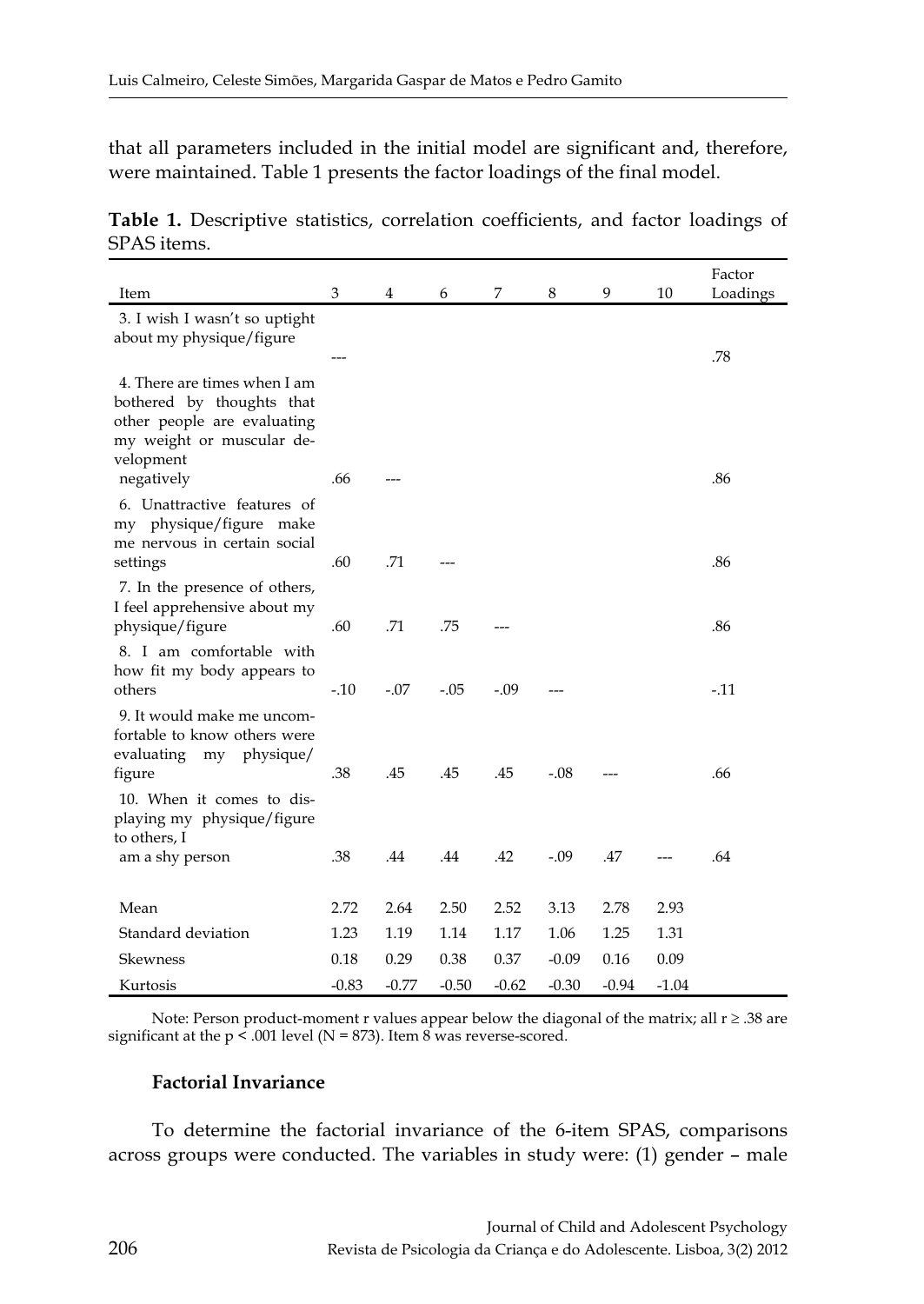$(n = 1558)$  vs. Females  $(n = 1724)$ ; (2) grade – 8th grade  $(n = 1709)$  vs. 10th grade  $(n = 1573)$ ; (3) "satisfaction with weight" - adolescents who report being satisfied with their weight ( $n = 1787$ ) vs. adolescents who report that they are or believe they should be on a diet to change their weight ( $n = 1463$ ); (4) adolescents who do not achieve WHO recommendations for physical activity  $(n = 1954)$  vs. adolescents who achieve WHO recommendations for physical activity  $(n = 838)$ , (5) adolescents who report that their body is normal  $(n = 1554)$  vs. those who believe are overweight ( $n = 1149$ ), and (6) those who have a normal body mass index ( $n = 2284$ ) vs. those whose BMI indicate overweight or obesity ( $n = 495$ ).

|                                                   | CFIa | $X^2$ (df)b   | $X^2/df$ | RMSEA (90% CI)a      |
|---------------------------------------------------|------|---------------|----------|----------------------|
| Males - Females                                   |      |               |          |                      |
| unconstrained                                     | .998 | $6.71*(16)$   | 3.86     | .044 (.033-.056)     |
| constrained                                       | .994 | $107.58*(21)$ | 5.12     | $.053$ $(.043-.053)$ |
| 8th-10th grade                                    |      |               |          |                      |
| unconstrained                                     | .993 | $66.22*(16)$  | 4.14     | $.047$ $(.036-.059)$ |
| constrained                                       | .992 | $72.28*(21)$  | 3.44     | $.04$ $(.034-.054)$  |
| Satisfied with weight- Unsatisfied with<br>weight |      |               |          |                      |
| unconstrained                                     | .994 | $57.31*(16)$  | 3.58     | $.044$ $(.032-.056)$ |
| constrained                                       | .993 | $67.73*(21)$  | 3.23     | $.040$ $(.030-.051)$ |
| Inactive - active                                 |      |               |          |                      |
| unconstrained                                     | .991 | $66.27*(16)$  | 4.14     | $.054$ $(.041-.058)$ |
| constrained                                       | .990 | $75.58*(21)$  | 3.60     | $.049$ $(.037-.061)$ |
| Perception of normal body-fat body                |      |               |          |                      |
| unconstrained                                     | .992 | $60.19*(16)$  | 3.76     | $.048$ $(.045-.061)$ |
| constrained                                       | .991 | $69.75*(21)$  | 3.32     | $.044$ $(.033-.055)$ |
| Normal BMI-High BMI                               |      |               |          |                      |
| unconstrained                                     | .996 | $34.13*(16)$  | 2.13     | $.035(.018-.051)$    |
| constrained                                       | .996 | $37.53*(21)$  | 1.78     | $.029(.031-.044)$    |

**Table 2.** Factorial invariance with fit statistics for unconstrained and constrained models.

a – Robust; b - Scaled Chi-Square (Yuan-Bentler); \* p<.001.

Results for factorial invariance are summarized in table 2 where adjustment indexes for both unconstrained and constrained models are shown. The factorial structure of the questionnaire was confirmed for the unconstrained models have adequate fit indexes (CFI and RMSEA) in each of the paired groups (except for two borderline values in the upper bound of the 90% C.I. of the RMSEA for the constrained and unconstrained models respectively for pairs normal body-fat body perceptions and inactive-active). Metric invariance was also observed as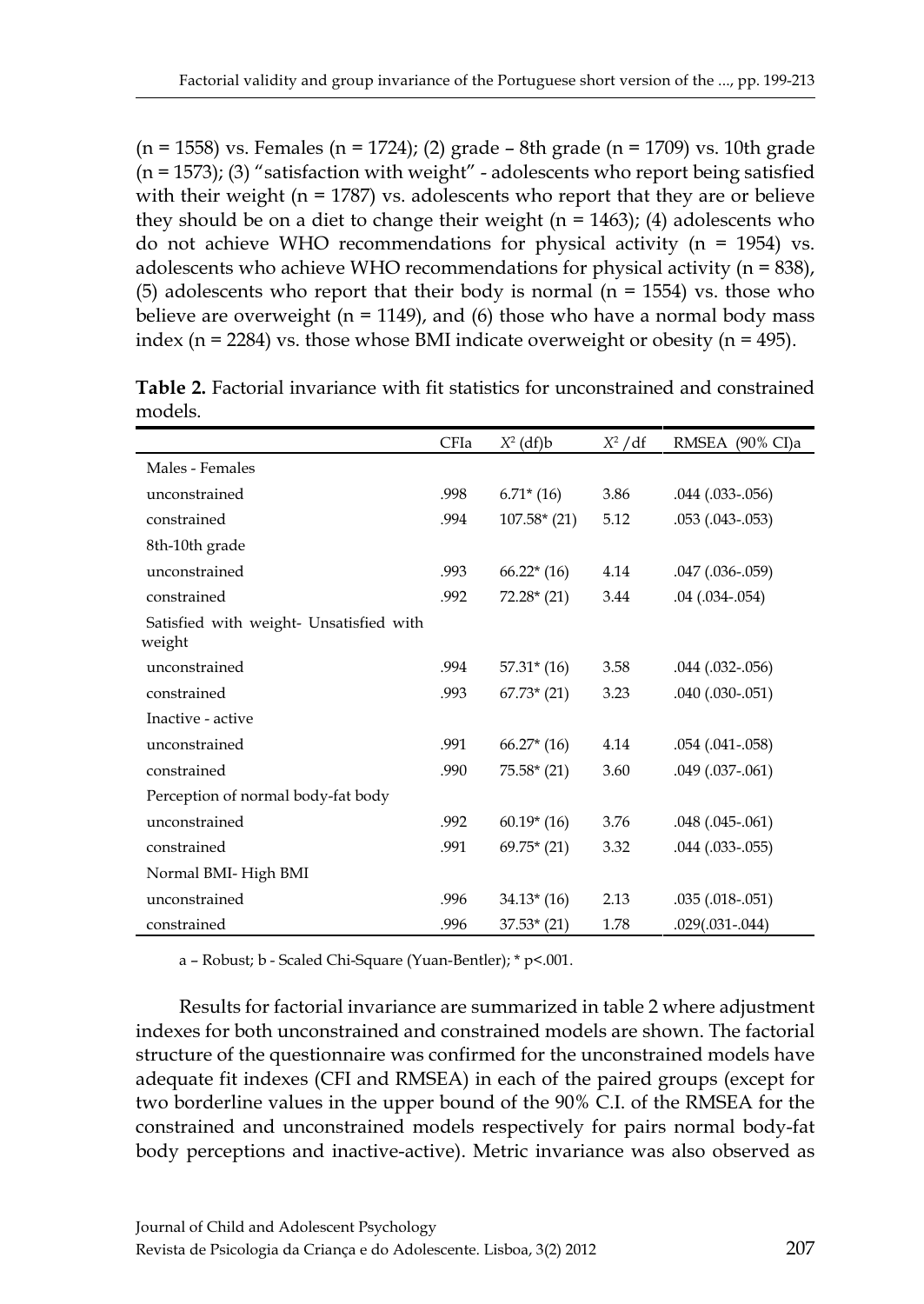CFI between unconstrained and constrained models for being lower than .01 in all paired groups. Table 3 represents factor loadings and explained variances of each item for all groups.

**Table 3.** Invariance testing: factor loadings (λ) and explained variance (R<sup>2</sup>) for all SPAS items.

| Factor | Gender |                |       |                |      |                | Grade            |                | Satisfaction with weight |                |             |                |  |
|--------|--------|----------------|-------|----------------|------|----------------|------------------|----------------|--------------------------|----------------|-------------|----------------|--|
|        | boys   |                | Girls |                | 8th  |                | 10 <sub>th</sub> |                | Satisfied                |                | Unsatisfied |                |  |
| Items  | λ      | $\mathbb{R}^2$ | λ     | $\mathbb{R}^2$ | λ    | $\mathbb{R}^2$ | λ                | $\mathbb{R}^2$ | λ                        | $\mathbb{R}^2$ | λ           | $\mathbb{R}^2$ |  |
| 3      | .728   | .530           | .703  | .494           | .732 | .535           | .713             | .508           | .715                     | .512           | .698        | .448           |  |
| 4      | .868   | .757           | .844  | .712           | .850 | .722           | .858             | .737           | .846                     | .716           | .847        | .682           |  |
| 6      | .873   | .762           | .874  | .764           | .880 | .774           | .870             | .757           | .863                     | .745           | .874        | .731           |  |
| 7      | .864   | .747           | .850  | .722           | .878 | .770           | .835             | .697           | .840                     | .705           | .867        | .723           |  |
| 9      | .606   | .367           | .420  | .177           | .542 | .293           | .510             | .260           | .501                     | .251           | .519        | .267           |  |
| 10     | .576   | .332           | .390  | .152           | .485 | .236           | .500             | .250           | .455                     | .207           | .503        | .247           |  |

**Table 3.** Invariance testing: factor loadings ( $\lambda$ ) and explained variance ( $\mathsf{R}^2$ ) for all SPAS items (continued).

| Factor | Physical activity |                    |      |                | Perception of body |                |         |                |  | BMI    |                |      |                |  |
|--------|-------------------|--------------------|------|----------------|--------------------|----------------|---------|----------------|--|--------|----------------|------|----------------|--|
|        |                   | Inactive<br>Active |      |                | Normal             |                | Too fat |                |  | Normal |                | High |                |  |
| Items  | λ                 | $\mathbb{R}^2$     | λ    | $\mathbb{R}^2$ | λ                  | $\mathbb{R}^2$ | λ       | $\mathbb{R}^2$ |  | λ      | $\mathbb{R}^2$ | λ    | $\mathbb{R}^2$ |  |
| 3      | .740              | .548               | .686 | .471           | .679               | .462           | .705    | .497           |  | .705   | .497           | .723 | .522           |  |
| 4      | .848              | .720               | .851 | .725           | .823               | .677           | .871    | .758           |  | .843   | .710           | .885 | .783           |  |
| 6      | .872              | .761               | .889 | .790           | .876               | .768           | .858    | .737           |  | .870   | .757           | .884 | .781           |  |
| 7      | .850              | .722               | .891 | .794           | .846               | .715           | .857    | .735           |  | .858   | .736           | .860 | .740           |  |
| 9      | .524              | .274               | .562 | .316           | .504               | .254           | .525    | .275           |  | .504   | .254           | .517 | .268           |  |
| 10     | .490              | .240               | .574 | .330           | .478               | .184           | .512    | .263           |  | .467   | .219           | .495 | .245           |  |

# **Discussion**

Consistent with the original SPAS, the principle component analysis yielded a one-factor solution that explained 61.3% of the SPA variance. However, the final solution resulted in a 6-item version as item 8 ("I am comfortable with how fit my body appears to others") factor loading was low. Although with developmentally different samples from the one reported in the present paper, previous studies have resulted in questionnaires with different factor structures. While Isogai et al.'s (2000) study with Asian samples yielded a factor structure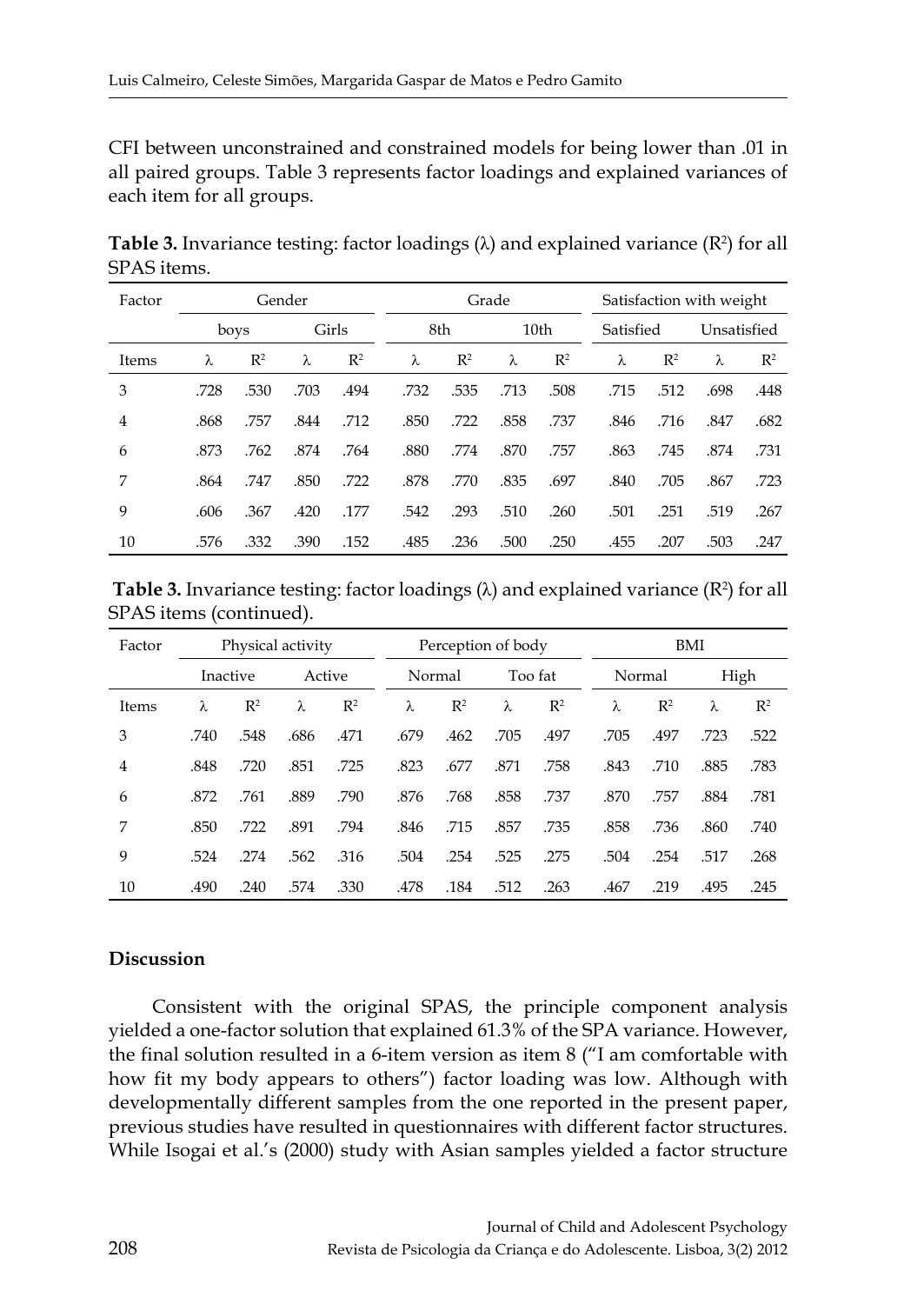with items 3, 4, 6, 7, 9, 10 and 12, Lindwall (2004) found that, consistent with Motl and Conroy (2000, 2001), replacing item 12 with item 8, yielded a stronger fit to the data. More recently, subtle variations in the factor structure of the SPAS were found amongst five European countries (Hagger et al., 2007). While the British, Estonian and Swedish samples yielded an 8-item structure, the Spanish and Turkey samples yielded a 7-item structure.

Smith's (2004) verification of SPAS factorial validity among adolescents also yielded a different factor structure than Motl and Conroy's (2000, 2004), in which item 7 ("In the presence of others, I feel apprehensive about my physique/ figure") was removed instead of item 12 ("When in a bathing suite, I often feel nervous about the shape of my body"). Therefore, the 6-item factor structure obtained for the Portuguese sample is likely to represent cultural variability in item interpretation.

Confirmatory factor analysis appears to support the 6-item one-factor structure. Even though Satorra-Bentler  $X^2$  was significant, and the ratio  $X^2/$ df was higher than the recommended value between 2 and 3 for indication of good fit (Carmines & McIver, 1981), these results are not surprising as it has been shown that fit indexes based on chi-square are over sensitive to sample size (Schumacker & Lomax, 1996; Cheung & Rensvold, 2002). In addition, this index is sensitive to assumptions of violation of multivariate normality (Byrne, 2001). Therefore, a less conservative ratio  $X^2/d$ f of 5 has also been recommended (Wheaton, Muthen, Alwin, & Summers, 1977; Kline, 2005).

Chosen fit indexes indicate good fit to the data. Specifically, the RMSEA was lower than .05 (.032) and the upper limit of 90% confidence interval was lower than .06, which shows "a good degree of precision" (Byrne, 2001, p.85). However, to improve the goodness-of-fit of the tested model it was necessary to add a covariance between error measurements of items 9 and 10. This covariance resulted in reduction of the  $X^2$  from 128.62 to 30.85.

Results indicate that the current 6-item structure is invariant across gender. Even though  $X^2$  was significant while comparing unconstrained and constrained models and the X2 /df ratio is higher than the cut off value, this can be attributed to the large sample size (Schumacker & Lomax, 1996). As a consequence of the inflation of chi-square measures due to sample size, Meade et al. (2006) recommended that researchers should rely more heavily on alternative fit indexes to analyze measurement invariance. The CFI for both models were very high (above .99) and changes were lesser than .01 (Cheung & Rensvold, 2002) which suggests that differences between the constrained and unconstrained models are minimal.

Inconsistent results have been found in studies of factorial invariance conducted mainly across male and female young adults (Motl & Conroy, 2001) in different cultures (Isogai et al., 2000; Lindwall, 2004). While Motl and Conroy found support for the factorial invariance of the 7-item SPAS, Lindwall's study with a Swedish sample suggested the need for the development of gender-specific scales. Smith's (2004) study with adolescents confirmed the gender invariance of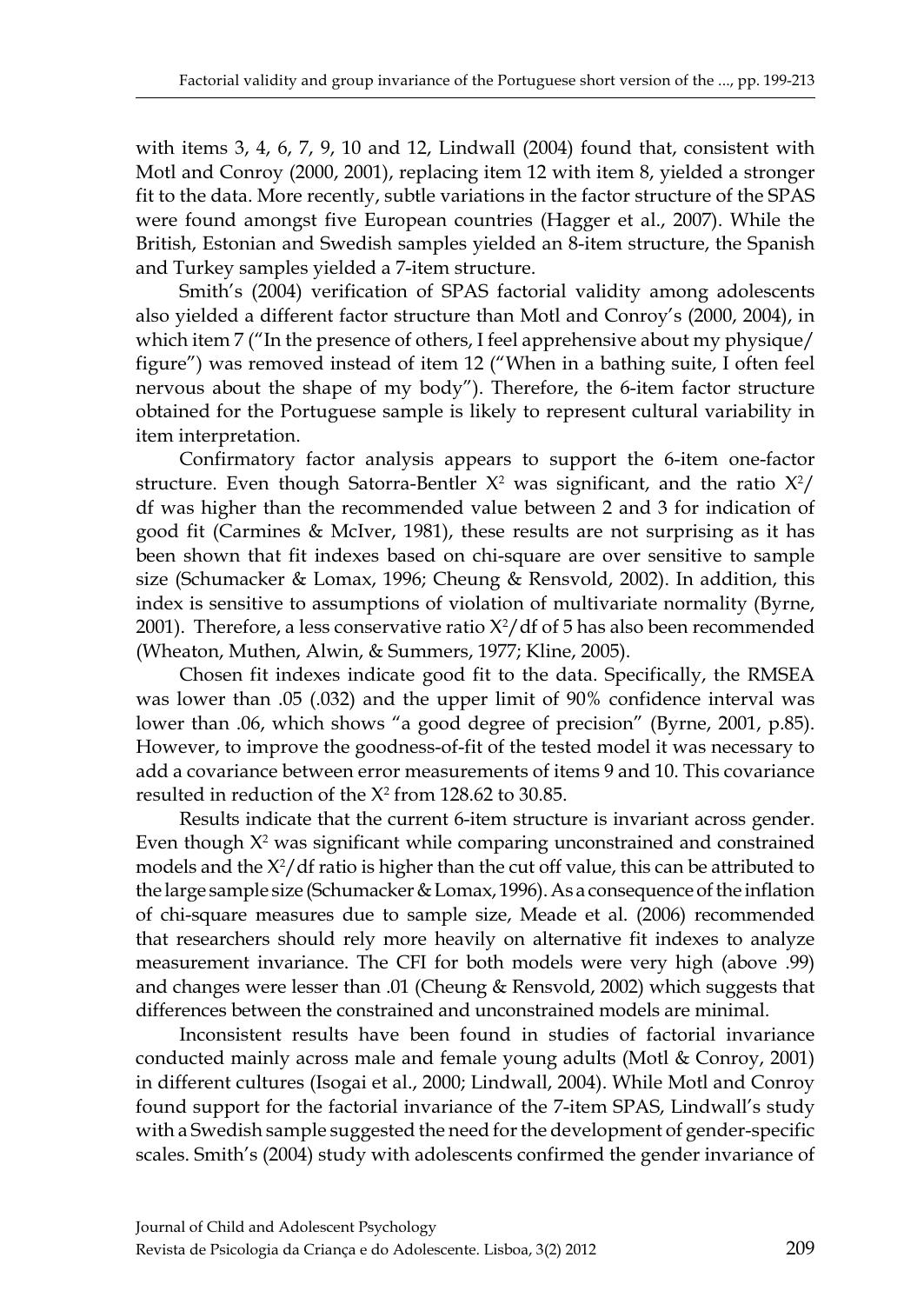the final factor structure. This pattern of results led Lindwall (2004) to suggest that researchers should "carefully test the factor structure on indigenous samples instead of taking the fit of a-priori model for granted" (p.497). Therefore, although studies have consistently shown that shorter versions of SPAS provide better fit to the data, it appears that the final structure that best fits the data differ slightly across studies in adults and adolescents. These differences are likely to represent cultural, demographic, linguistic or developmental differences between samples (Lindwall, 2004; Smith, 2004). According to Duda & Hayashi (2000) variability in cross-cultural measurement of the same instrument can have several sources, ranging from language, translation and interpretation of the words, use of colloquial speech terminology and socialization experiences. In the present study, authors adopted a back-translation method as suggested by Brislin (1980) to minimize some of these issues. Nevertheless, individuals' experiences and meanings are socially construed; Cromby and Nightingale (1999) argue, the "world we experience and the people we find ourselves to be are first and foremost the product of social processes" (p. 4). To address this issue a direct comparison of similar samples across countries is recommended. Therefore, developmental stage associated with cultural differences may account for different factor structure in the Portuguese version when compared to other adult and adolescent studies.

Motl and Conroy (2001) suggested that SPAS factorial invariance should be further tested across diverse samples of individuals. Therefore, in addition to gender, the present paper tested configural and metric invariances across school grade (8th and 10th grades), diet status (adolescents are not on a diet and those who are or believe they should be on a diet), physical activity status (adolescents who achieve WHO's physical activity recommendations and those who do not), perception of body (adolescents who believe their body is normal and those who believe are overweight) and body mass index (those who are "normal weight" and those who are overweight or obese). The results of the present study suggest that the measurement construct generalizes across groups and that SPA was measured and interpreted similarly across groups. Differences between participants are somewhat due to the specific meaning of this construct to participants, representing actual differences in SPA, rather than measurement issues (Motl & Conroy, 2001).

Because the factor structure was consistent across a variety of samples, it is thought that the present version can be used by researchers in analyzing and interpreting scores of SPA across a variety of samples in Portuguese adolescents. It is recommended to further test this instrument in cross-cultural research.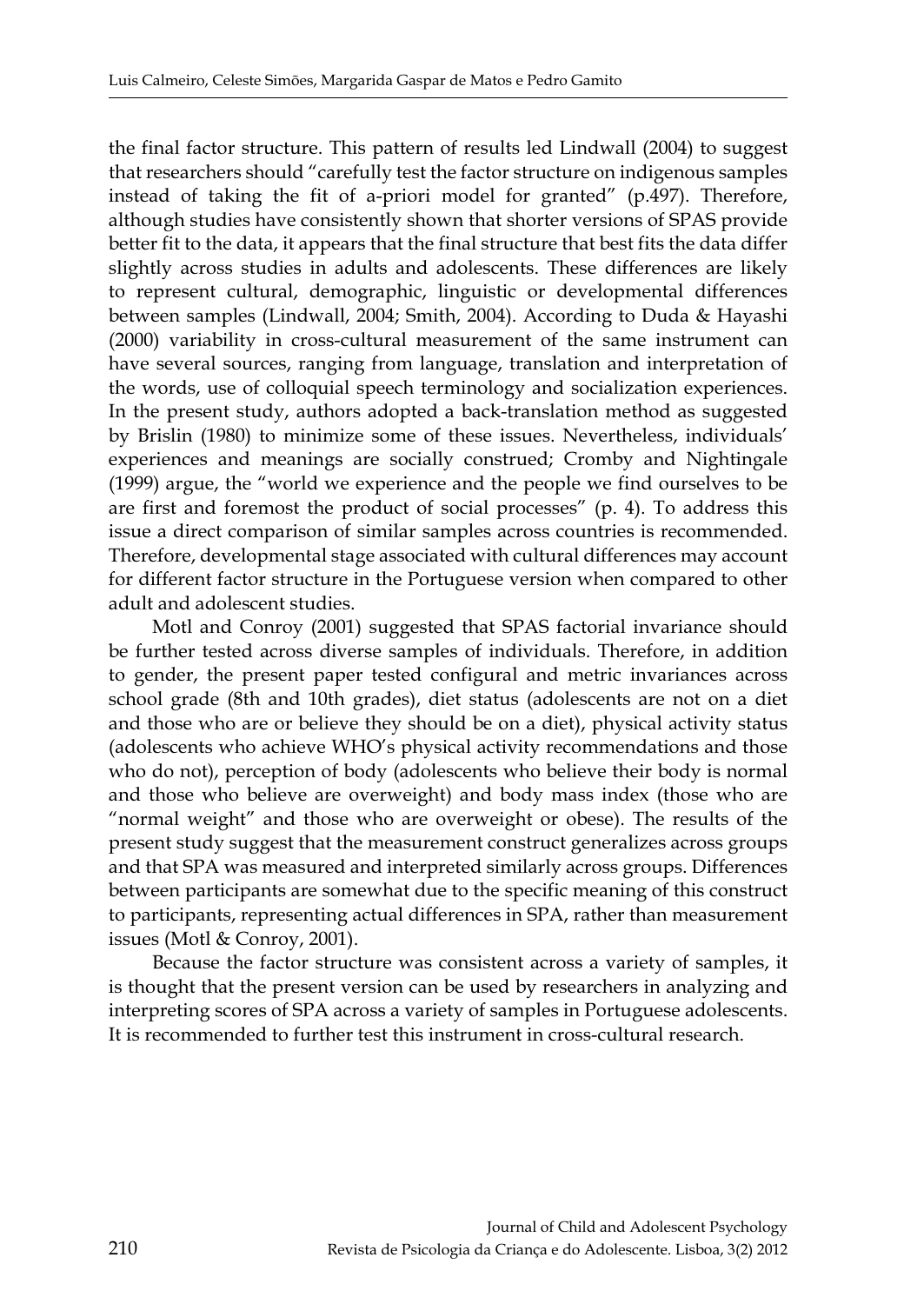# **References**

Arbuckle, J. L., & Wothke, W. (1999). *Amos 4.0 user's guide*. Chicago: Small Waters.

- Brislin, R. W. (1980). Translation and content analysis of oral and written material. In H. C. Triandis & J. W. Berry (Eds.), *Handbook of cross-cultural psychology: Vol. 2 Methodology* (pp. 398-444). Boston: Allyn & Bacon.
- Byrne, B. M. (2001). *Structural equation modelling with Amos: Basic concepts, applications, and programming.* Mahwah, NJ: Lawrence Earlbaum Associates.
- Carmines, E., & McIver, J. (1981). Social measurement: Current issues. In G. Bohrnstedt & E. Borgatta (Eds.), *Analyzing models with unobserved variables: Analysis of covariance structures* (pp. 65-115). Beverly Hills, CA: Sage.
- Cavill, N., Biddle, S. J., & Sallis, J. F. (2001). Health enhancing physical activity for young people: Statement of the United Kingdom expert consensus conference. *Pediatric Exercise Science, 13*, 12-25.
- Cheung, G. W., & Rensvold, R. B. (2000). *Testing measurement invariance using critical values of fit indices: A Monte Carlo study* [PDF document]. Retrieved from http://division.aomonline.org/rm/cheung\_files/cheung.htm
- Cheung, G. W., & Rensvold, R. B. (2002). Evaluating goodness-of-fit indexes for testing measurement invariance. *Structural Equation Modeling, 9*, 233-255.
- Cole, T., Bellizzi, M., Flegal, K., & Dietz, W. (2000). Establishing a standard definition for child overweight and obesity worldwide: international survey. *The British Medical Journal*, 320, 1240–1243.
- Cox, L. M., Lantz, C. D., & Mayhew, J. L. (1997). The role of social physique anxiety and other variables in predicting eating behaviour in college students. *International Journal of Sports Nutrition, 7*, 310-317.
- Crocker, P. R. E., Kowalski, N., Kowalski, K. C., Chad, K., Humbert, L., & Forrester, S. (2001). Smoking behavior and dietary restraint in young adolescent women. The role of physical self-perceptions. *Canadian Journal of Public Health, 92*, 428–432.
- Crocker, P. R. E., Sabiston, C. M., Kowalski, K., McDonough, M. H., & Kowalski, N. (2006). Longitudinal assessment of the relationship between physical selfconcept and health-related behaviour and emotion in adolescent girls. *Journal of Applied Sport Psychology, 18*, 185–200.
- Cromby, J. & Nightingale, D. J. (1999). What's wrong with social constructionism? In D. J. Nightingale & J. Cromby (Eds.), *Social constructionist psychology: A critical analysis of theory and practice* (pp. 1-20). Buckingham: Open University Press.
- Currie, C., Gabhainn, S., Godeau, E., Roberts, C., Smith, R., Currie, D., Picket, W., Richter, M., Morgan, A., & Barnekow (Eds.) (2008). *Inequalities in young people´s health: International report from HBSC 2005/06 survey.* WHO Policy series: Health policy for children and adolescents. Issue 5, WHO Regional Office for Europe, Copenhagen.
- Currie, C., Smith, R., Boyce, W., & Smith, R. (2001). *HBSC, a WHO cross national study: Research protocol for the 2001/2002 survey*. Copenhagen: WHO.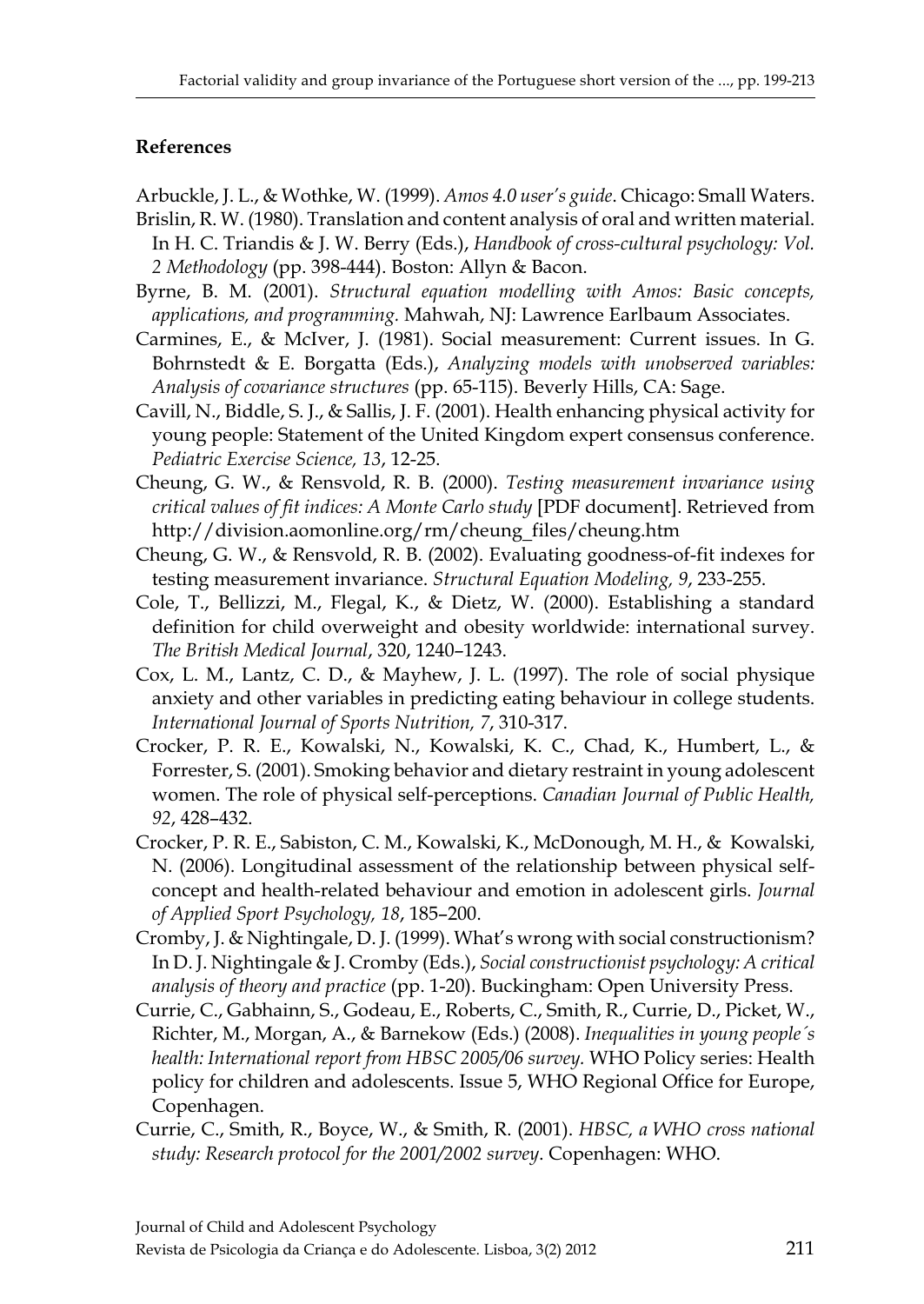- Duda, J. L. & Hayashi, C. T. (2000). Measurement issues in cross-cultural research within sport and exercise psychology. J. L. Duda (Ed.), *Advances in measurement in sport and exercise psychology* (pp. 471 – 484). Second edition. Morgantown, WV: F.I.T.
- Eklund, E. A., Mack, D., & Hart, E. (1996). Factorial validity of the social physique anxiety scale for females. *Journal of Sport and Exercise Psychology, 18*, 281-295.
- Hart, E., Leary, M. R., & Rejeski, W. J. (1989). The measurement of social physique anxiety. *Journal of Sport and Exercise Psychology, 11*, 94-104.
- Isogai, H., Brewer, B. W., Cornelius, A. E., Komiya, S., Tokunaga, M, & Tokushima, S. (2001). Cross-cultural validation of the social physique anxiety scale. *International Journal of Sport Psychology, 32*, 76-87.
- Hagger, M. S., Asci, F. H., Lindwall, M., Hein, V., Mulazimoglu-Balli, O., Tarant, M., Ruiz, F. P., & Sell, V. (2007). Cross-cultural validity and measurement invariance of the social physique anxiety scale in five European nations. *Scandinavian Journal of Medicine and Science in Sports, 17*, 703-719.
- Kline, R. B. (2005). *Principles and practice of structural equation modelling*. Second edition. New York: Guilford Press.
- Kowalski, K. C., Mack, D. E., Crocker, P. R. E., Niefer, C. B., & Fleming, T.-L. (2006). Coping with social physique anxiety in adolescence. *Journal of Adolescent Health, 39*, 275.e9 - 275.e16.
- Lars-Olov Lundqvist, L.-O., & Kevrekidis, P. (2008). Factor structure of the Greek version of the emotional contagion scale and its measurement invariance across gender and cultural groups. *Journal of Individual Differences, 29,* 121–129.
- Lindwall, M. (2004). Factorial validity and invariance testing of the Swedish social physique anxiety scale: Arguments for gender-specific scales. *Journal of Sport and Exercise Psychology, 26*, 492-499.
- Marsh, H. W. (1987). The factorial invariance of responses by males and females to a multidimensional self-concept instrument: Substantive and methodological issues. *Multivariate Behavioral Research, 22,* 457-480.
- Marsh, H. W., & Hocevar, D. (1985). Application of confirmatory factor analysis to the study of self-concept: First- and higher order factor models and their invariance across groups. *Psychological Bulletin, 97*, 562-582.
- Martin, K. A., Rejeski, W. J., Leary, M. R., McAuley, E., Bane, S. (1997). Is the social physique anxiety scale really multidimensional? Conceptual and statistical arguments for a unidimensional model. *Journal of Sport and Exercise Psychology, 19*, 359-367.
- Matos, M., & Equipa do Projecto Aventura Social e Saúde (2003). *A Saúde dos Adolescentes Portugueses: Quatro anos depois.* (The health of Portuguese adolescents: four year later.) Edições FMH: Lisboa.
- Meade, A. W., Johnson, E. C., & Braddy, P. W. (2006, August). *The utility of alternative fit indices in tests of measurement invariance.* Paper presented at the annual Academy of Management conference, Atlanta, GA. Retrieved from [PDF file] *w*ww4.ncsu.edu/~awmeade/Links/Papers/AFIsMI(AoM06).pdf